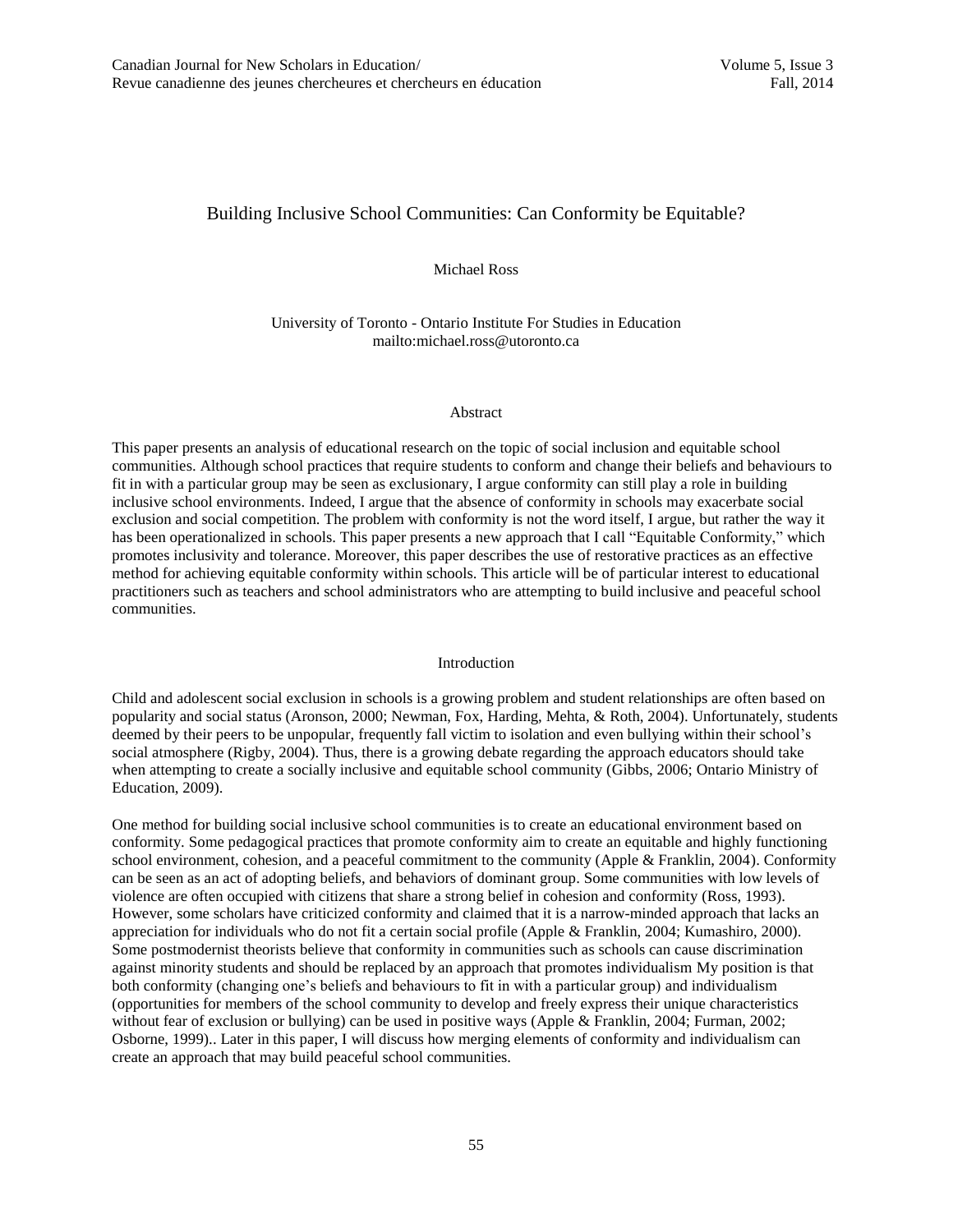Because school practices that are organized to achieve either conformity or individualism may seem drastically different, many educators who seek to build an inclusive and equitable school community may feel they must make a choice between practices, thereby excluding the other approach. This paper presents an analysis and synthesis of existing research that describes a different way of thinking about inclusive and equitable school communities. I argue that inclusive schools cannot exist without conformity. The absence of conformity in schools is likely to exacerbate social exclusion and social competition. Although the term *conformity* has a negative connotation (Apple & Franklin, 2004; Kumashiro, 2000), the concept can still play a role in building inclusive school environments. The problem with conformity lies in the way it has been operationalized in schools. Conformity must be redefined and practiced in a way that suits the multilayered diversity of modern classrooms (Ontario Ministry of Education, 2009). This paper presents a new definition of conformity that includes inclusivity and tolerance (aspects associated with individualism) and describes the use of restorative practices as an effective method for achieving this type of conformity within schools.

## Background

Historically, assimilation and conformity were presented as ways for people such as politicians and educators to bolster inclusion within multicultural environments. However, in practice, they were often used to resist cultural diversity and protect the existing dominant culture (Apple & Franklin, 2004). In North America, sociocultural conformity was used as a defensive measure against the influx of Eastern European immigrants in order to protect Anglo-Saxon cultural norms. North Americans in positions of sociopolitical power were concerned that their cultural identity might be compromised by the influx of newcomers (Apple & Franklin, 2004). Educational policymakers and schools initiated philosophies and promoted curricula that indoctrinated students into a set of Anglo-Saxon beliefs and values. Thus, between the late-nineteenth and mid-twentieth centuries—the modernist time period—conformity was used in schools as a method of social control.

Some scholars argued that school practices during the modernist time period were culturally oppressive because they attempted to assimilate students into a prescribed vision of Anglo-Saxon society and disallowed individuals from developing and expressing their individuality (Osbourne, 1999). Some of these same scholars hold that in order to establish social inclusion and harmony, individuals must conform to a unified set of values, beliefs, and culture and to a singular way of doing things (Apple & Franklin, 2004; Furman, 2002; Osbourne, 1999). In schools, such actions may lead to some cultures obtaining more privilege and may bolster the inclusion of select populations thereby alienating particular students who do not share similar beliefs and values (Furman, 2002). Building school communities by enforcing cultural conformity and forcing students to abandon their own cultural views for the purpose of indoctrinating them into a dominant system of beliefs is an act of systematic violence, oppression, and social exclusion (Galtung, 1990). Since classrooms today are occupied by multiple student identities, building inclusive schools requires policy makers and educators address the needs and issues of individual citizens, rather than providing a uniform political vision of society (Osbourne, 1999). Thus, the modernist view of community should be abandoned (Furman, 2002). However, while a conformity-based approach for social inclusion in schools can be culturally discriminatory, such outcomes may not be an inevitable result. Whether conformity is an inherently oppressive practice or, instead, can yield inclusive outcomes if implemented in a more equitable manner is the focus of this paper.

# Rethinking Conformity

Gibbs (2006) argued that conformity should not be dismissed entirely. With student populations diversifying, greater emphasis is being placed on independence. She posited that pride in independence has led some people to become socially competitive. Habits of care and unity created through the coming together of people, regardless of their culture, race, or gender, have been lost in the push for individualism. A shift away from the collective has also resulted in a reduction in happiness associated with inclusion in a variety of social networks (Putnam, 2000). Instead, conforming to a desire to build social networks and engage in peaceful relationships may help increase empathy so that students school wide, especially those who are often seen as unpopular, can develop strong social connections and peer-support networks.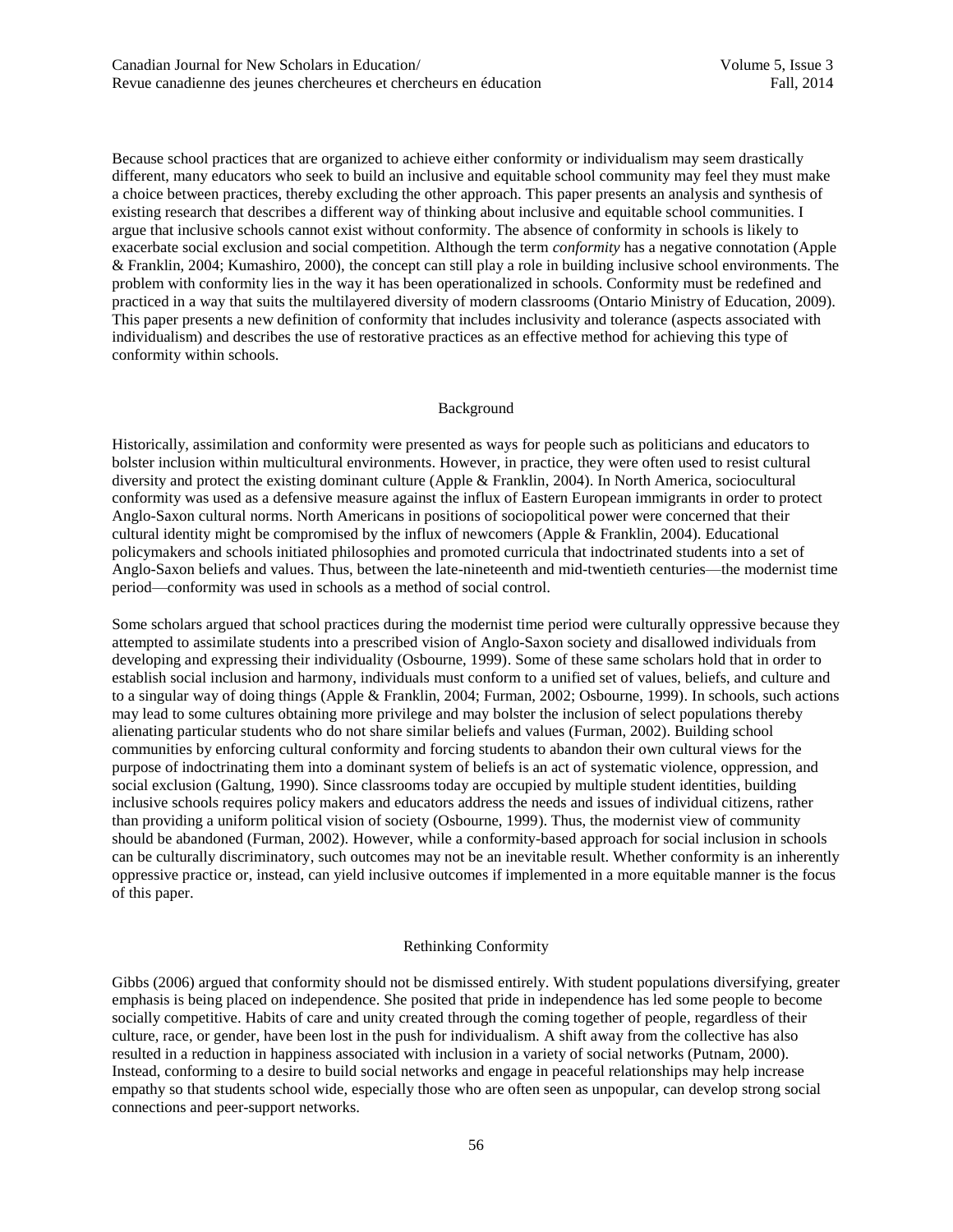Social competition and hierarchies exist among students because many schools expect culturally diverse students to get along after simply throwing them together at school (Aronson, 2000). As a result, students engage in social tournaments, and those who belong to the most dominant culture usually win (Newman et al., 2004). Drawing on 30 years of research, Aronson (2000) asserted that social exclusion is often reduced when students collectively follow the belief that each individual succeeds when students agree to work cooperatively, as opposed to individually. Thus, conforming to a collective belief of inclusion and equality may help schools support peaceful atmospheres.

# A New Definition: Equitable Conformity

As discussed previously, there are many negative connotations associated with conformity due to its historical background. However, social exclusion is not always caused by a lack of opportunities to express individuality. In many cases, it is caused by a lack of cultural tolerance, cooperative behaviours, and social networks among culturally diverse individuals (Aronson, 2000). In other words, conformity is not the problem; rather, the problem lies in what people are being asked to conform to. Just as a hammer can be used as a weapon to harm or a tool to build something positive, conformity can be an effective tool for building inclusion in school communities if redefined and used appropriately (i.e., to promote equity rather than strip it away).

By integrating elements of individualism into a new definition of conformity, the strengths of conformity and individuality can be juxtaposed into a singular approach for constructing an inclusive and equitable school community. Setting aside attachment to conformity or individualism is necessary to objectively examine both approaches in terms of their strengths and weaknesses. Conformity is unavoidable. Once students are required to attend school, they have already been asked to conform to the social paradigm of schooling. Similarly, for individualism to elicit peaceful behavior among students, everyone in a school must conform in terms of their belief in inclusion and equity. Because bullying and social exclusion are significant problems for schools (Aronson, 2000; Newman et al., 2004), the discourse must involve finding the best solution rather than reinforcing a preferred theoretical position.

Given the above, I propose a shift in how we view conformity. I suggest the creation of an approach called *equitable conformity*, which I define as an approach used to create an inclusive community through the practice, behaviour, and belief that every individual has the right to feel included, appreciated, and respected for their different abilities, culture, gender, and interests by all social actors within the school. With this new definition of conformity, the following questions can be addressed: Why should educators and administrators urgently push for the implementation of equitable conformity? What would happen if school communities had no conformity?

# Equitable Conformity: Why Is It Needed & What Happens Without It

The school community is constantly changing. Classrooms have been transformed into spaces occupied by students with different languages, cultures, and exceptionalities (Banks, 2006; Osborne, 1999). To create an educational space that promotes an equitable academic and social atmosphere that is free of exclusion, negative conflict, and degradation, all members of the school community may benefit from viewing one another as social and cultural equals. Therefore, the initial step in building an inclusive and culturally tolerant school is finding a way to implement school-based policies and practices that seek to reduce social competition and elicit conformity to culturally tolerant and inclusive norms of behaviour.

In many schools, regardless of grade, issues related to bullying, popularity and cliques are common (Wiseman, 2002); many students naturally organize into cliques and social hierarchies (Newman et al., 2004; Wiseman, 2002). Often, assimilation and clique formation are influenced by social factors, such as religion, gender, race, and the existing dominant culture. Hierarchies based on popularity often form within each clique, but this also occurs among different cliques. When a popularity ranking system is created among cliques and each clique represents different social factors, the social factors end up building cultural value thus, creating inequities based on things like race, gender and religion.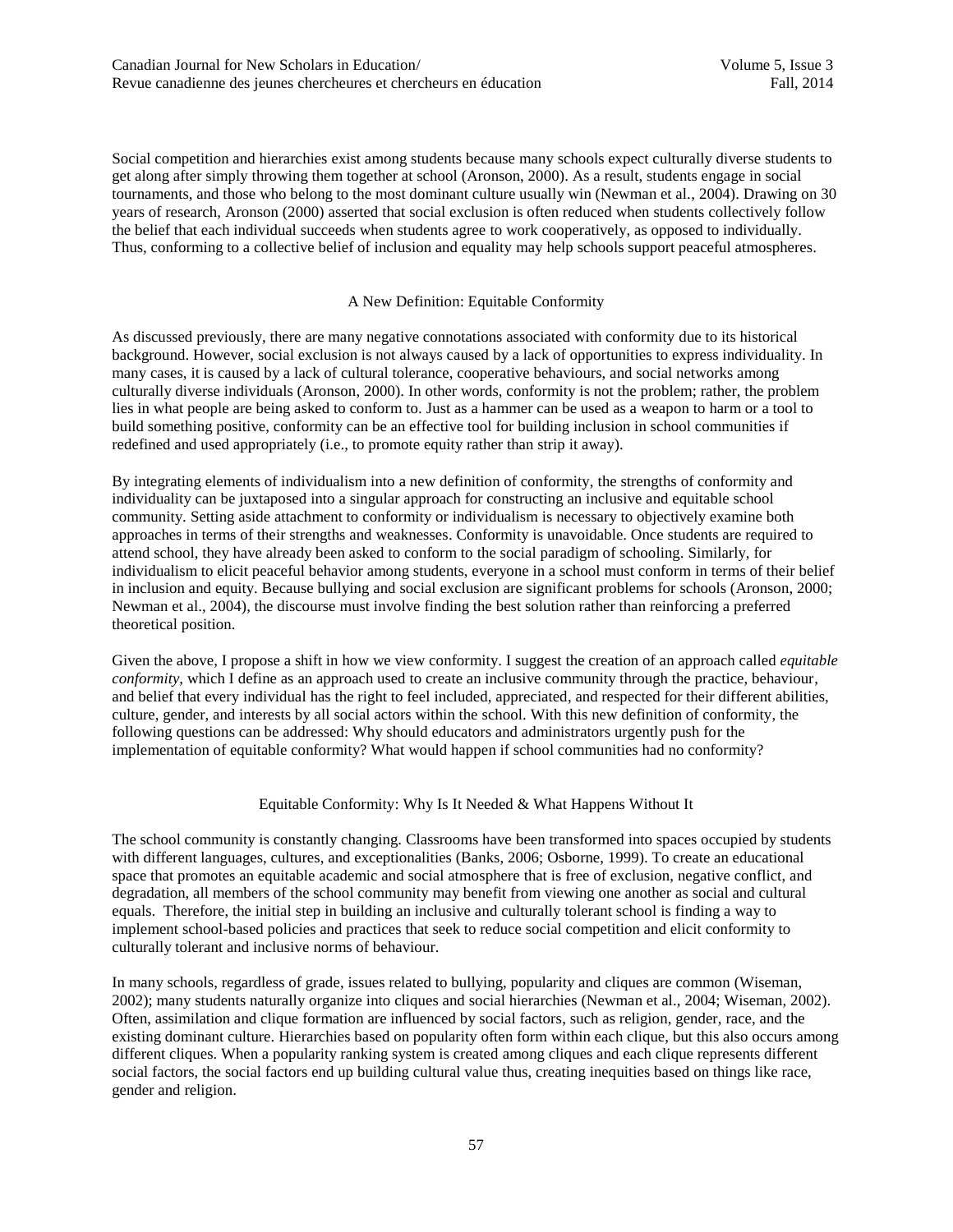All human beings have a deep need for group acceptance and social bonds with others (Thompson, O'Neill-Grace, and Cohen, 2002). These cravings for attachment can cause some students to engage in destructive and harmful behaviour, such as bullying among students in the school community. The desire for social acceptance often forces students to conform to behaviours or images that may not be true representations of their identities or beliefs. One common example is gang formation in the school context. Some students desire friendship to the point where they join a social group regardless of what the group represents. Even if a group exercises discrimination against certain races, genders, or cultures, some students may conform to that set of social beliefs in order to fulfill their desire to have friends. For social justice to emerge in schools, teaching and administrative practices, need to focus on eliminating the negative outcomes caused by students' cravings for acceptance (Thompson, O'Neill-Grace, & Cohen, 2002). To achieve such a goal, a theoretical approach such as equitable conformity may help channel the adolescent desire for socialization and social belonging in a direction that is inclusive and does not force students to compromise their social identities because of their need for acceptance. Equitable conformity may help create a space where students adopt socialization behaviours that are grounded on mutual respect opposed to competition for social status.

To tackle the problem of cliques, social hierarchies and exclusion, erasing the notion of conformity in schools in favour of promoting individualism may not provide a solution. Students have a natural desire to socialize with others (Aronson, 2007) and allowing students to express their individuality does not necessarily result in other students reacting to those expressions inclusively. Because students are naturally driven to socialize, educators and administrators should employ methods that guide the socialization process toward inclusivity, rather than work against these natural tendencies. To illustrate this concept, I draw on an analogy using the flow of a river to represent the strong natural tendency for students to form cliques or conform: It is much easier to redirect the flow of a river than to stop its flow altogether. Similarly, it is easier to teach students about conforming to a set of equitable standards than to attempt to stop a natural social behaviour altogether.

When students naturally organize themselves into cliques (Newman et al. 2004) they may often form social groupings based on popular but undesirable cultural factors out of fear of being demoted within the social hierarchy by their peers. Such patterns of behaviour become normalized and may often indoctrinate students with implicit learning that teaches them to construct social knowledge of themselves and their peers based on fixed social factors. Social factors are not accurate reflections of lifestyle and do not reflect one's identity. Identity is not necessarily consistent with race, gender, or economic class; each individual is different and desires different things. Selfexpression is inhibited when students fear that their peers may not socially accept them. This fear drives students to abandon their identities and to form groups based on social symbols. A failure by educators and administrators to promote equitable conformity may therefore unintentionally exacerbate any existing social inequalities. Thus, unity and harmony must be established among members of the student body by allowing individuals to express and create their own identification symbols rather than basing their identity on social symbols such as race or gender.

Over the past 10 years, Canadian high schools have opened their doors to many newcomers. Schools are continually registering many culturally diverse children who have immigrated to Canada (Feuerverger & Richards, 2007). With this increase in immigrant students, the question as to how these individuals will fit into the school system arises. Immigrant students arrive with a rich set of experiences and culture. However, immigrant students may often lack feelings of inclusion and in turn feel like outsiders because of their cultural differences (Feuerverger and Richards, 2007). Fearing social exclusion, immigrant students may feel an urge to conform to a school's dominant culture. One major struggle immigrant students face is a feeling that they need to restructure their existing cultural identities to one that will closely align with what is dominant in their school: they want to fit in. Because of this problem, the urgency is high for schools to actively find ways to formulate inclusive methods that will help make classrooms spaces that are welcoming, safe and respectful of diversity. This is one particular problem where the equitable conformity would be a perfect fit. If schools promote sameness through the shared belief that all students are members of an equitable school space and student body, then news students (including those who are immigrants) might be able to achieve a sense of belonging while feeling safe to express and maintain their existing identities.

Overall, Equitable conformity allows students to fulfill their natural tendencies to become part of cliques. However, instead of clique formation based on social competition, students develop a sense of belonging and attachment to their school community at-large. Realistically, students are still likely to form smaller social circles within the larger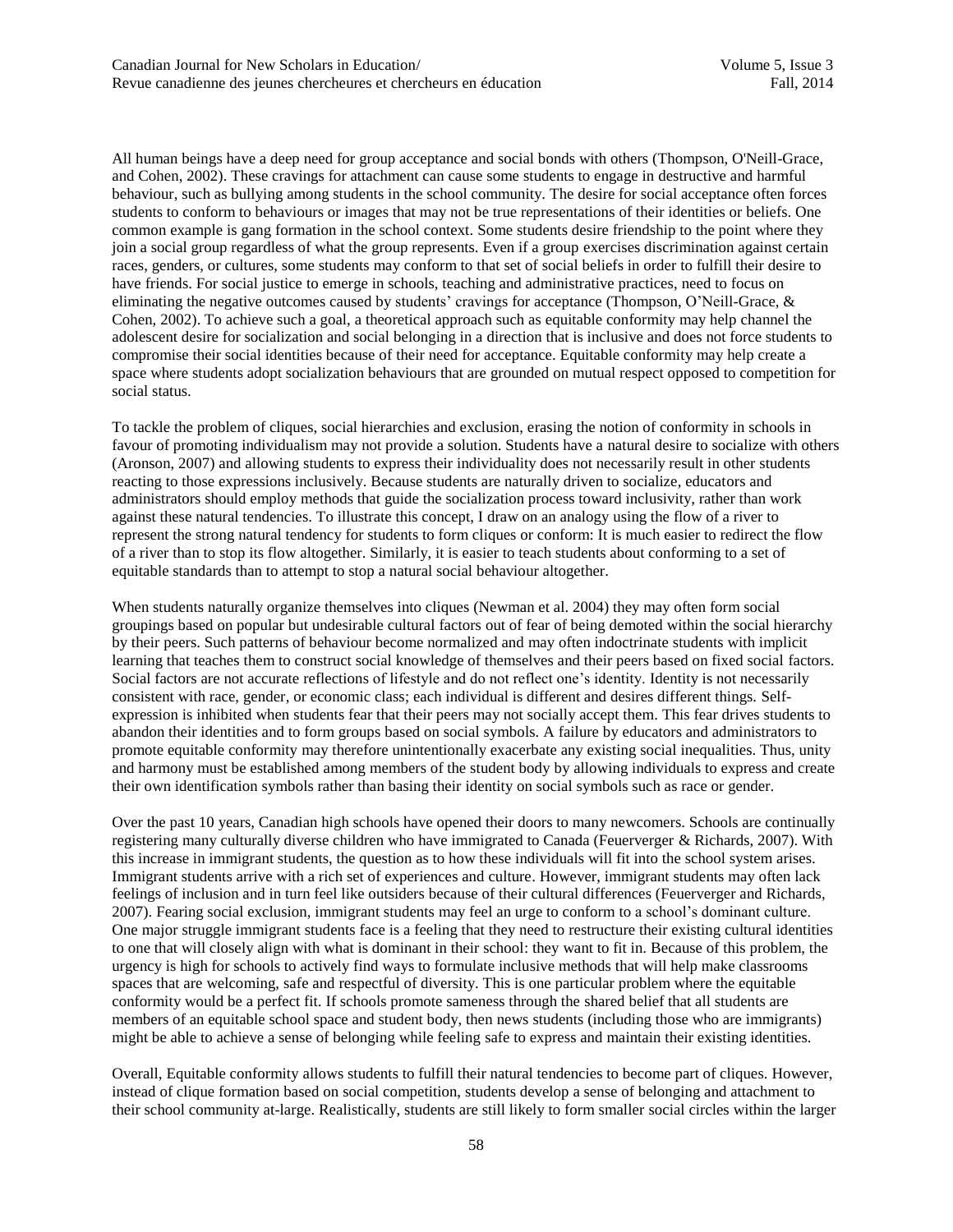school community. However, equitable conformity will mitigate social competition among these smaller social groupings and create more horizontal opposed to vertical (thus being inequitable) social structures. In an educational community that practices mutual respect for differences, there is no value placed on the various student groupings; therefore, each group is likely to include a large amount of social diversity. Having argued for the implementation of equitable conformity in schools, this paper will now discuss how schools can operationalize this theory.

#### Implementing Equitable Conformity Using Restorative Practices

Restorative justice is a method practiced in various indigenous cultures worldwide that aims to eliminate power hierarchies and build social inclusion and tolerance. Restorative justice is implemented by repairing broken relationships and building cooperative social networks based on equality and cultural tolerance (Zehr, 2002). Restorative practices define a class of methods adapted from restorative justice (Pranis, 2005). In addition to their use in indigenous cultures, restorative practices have gained popularity in North American and European educational systems as a way to reduce social competition and violence. Many one-size-fits-all models for building inclusion in schools are not effective because every school differs in terms of population, culture, and socioeconomic factors (Zehr, 2002). Restorative practices offer schools an opportunity to resolve conflicts in a manner that is inclusive and based on a culture of tolerance.

One popular implementation of restorative practices is restorative circles. Restorative circles are "about building communities of care around individuals…while not condoning harmful behavior" (Morrison, 2001, p. 1). In all contexts, restorative circles involve sharing power in an attempt to fill the needs of those involved in the circle. For this reason, restorative circles may serve as a pedagogical strategy to reduce competition for social power among students and increase social networks among individuals from various social cliques.

Many educators who use restorative circles in schools employ them within the classroom (Costello, Wachtel, & Wachtel, 2010). Restorative circles require participants (e.g., students, school staff, school administrators) to sit together in a circle and engage in a shared dialogue. The structure of the circle is intended to be inclusive of all members and to ensure that participants are facing each other at all times to increase the sense of inclusion. Topics such as the academic curriculum, conflict dialogue, bullying, and violence are often discussed in restorative circles. The circle often requires that participants conform to a set of guidelines that require them to practice mutual respect and cultural tolerance and that provide everyone with equal opportunities for participation. For example, a talking piece is passed around that grants the holder the right to speak without interruption. These guidelines mirror equitable conformity because they require students to follow a set of guidelines for participation but, unlike modernist conformity, these guidelines elicit opportunities for students to express themselves freely and to build inclusive relationships at the same time.

Why should educators use restorative circles? First, the structure of the circle supports many values of democratic education, as described by Costello et al. (2010): "equality - everyone has seating; safety and trust - one can see everyone, so nothing is hidden; responsibility - everyone has a chance to play a role in the outcome of the circle; and connections - these are built because everyone listens to everyone else's responses" (p. 22). Second, a circle provides students with the opportunity to tell stories. Storytelling allows students to offer commentary about what is occurring beneath the surface of their lives. Implementing equitable conformity through the use of restorative practices can create a platform through which students feel safe to express their inner thoughts. Finally, dialogue creates opportunities for students to build empathy by offering support to their peers through feedback in the circle.

One major goal of restorative circles is to provide every individual with the opportunity to participate and have his or her perspective heard in an inclusive and respectful way. Storytelling is fundamental for healthy social relationships (Morrison, 2001). For students to feel respected and connected to each other, they need to tell their stories and have their peers respectfully listen. Having students respectfully listen to each other's story is a way of empowering them and validating their intrinsic worth as human beings (Pranis, as cited in Morrison, 2005).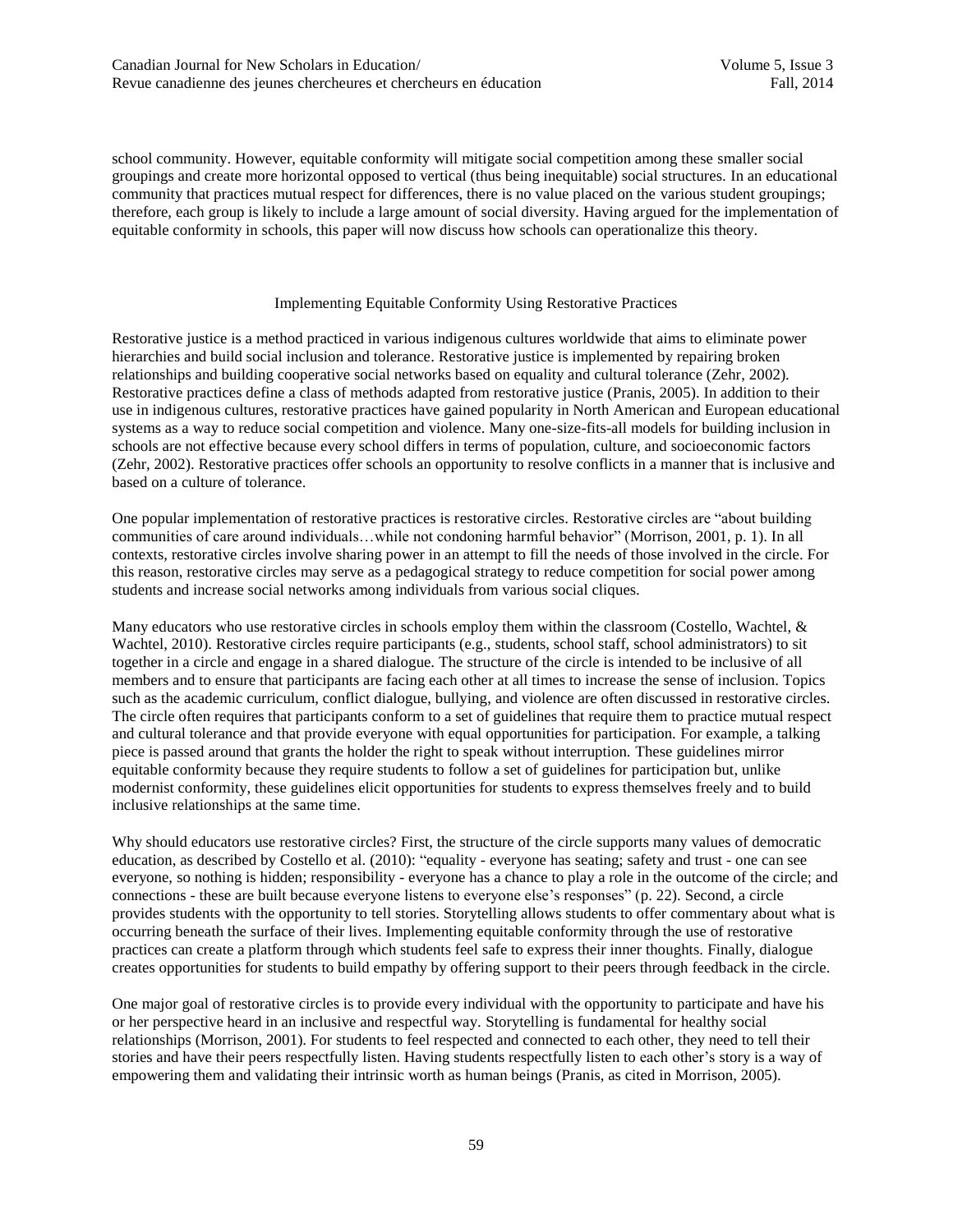#### Conclusion

In this paper, I argue that educators should not be afraid of pedagogical frameworks that include conformity (requiring individuals to adopt beliefs and behaviours or a dominant group). Conformity is unavoidable and can be an effective tool for strengthening many aspects of the educational system, if used properly. While the term conformity has previously been misused, I suggest a more progressive way to approach conformity is by considering the theory of equitable conformity presented in this paper. Restorative practices such as circles (see previous section), can be used to operationalize equitable conformity in a format that encourages cooperation, opposes social competition, and bolsters social networks and inclusion.

Because we live in a society that is continuously growing in diversity, the promotion of individualism is at the forefront. As presented in this paper, individualism cannot be effectively developed as a stand-alone methodology in schools. Giving students opportunities to practice their cultural identities is a step forward, but it does not guarantee they will be tolerated by other students. The ideas and approaches related to conformity and individualism should be merged to create a new social theory that meets the needs of classrooms today. What I term "Equitable conformity," can be incorporated within schools for individuals to have a space in which they feel safe to express their diversity. If inclusive and equitable behaviours are ingrained in students, these traits may follow them beyond the communal walls of schools and into local communities thereby helping to potentially build a more peaceful society.

## References

- Apple, M., & Franklin, B. (2004). Curricular history and social control. In M. Apple (Ed.), *Ideology and curriculum* (3rd ed., pp. 59-76, 208-212). New York, USA: Routledge Falmer.
- Aronson, E. (2000). *Nobody left to hate: Teaching compassion after Columbine*. New York, USA: H. Holt.
- Aronson, E. (2007). *The social animal*. New York, USA: Palgrave Macmillan.
- Banks, J. (2006). Improving race relations in schools: From theory to research and practice. *Journal of Social Issues, 62*(3), 607-618.
- Costello, B., Wachtel, J., & Wachtel, T. (2010). *Restorative circles in schools: Building community and enhancing learning.* Bethlehem, USA: International Institute for Restorative Practices.
- Feuerverger, G., & Richards, E. (2007). Finding their way: Immigrant and refugee students in a Toronto high school. In D. Thiessen & A. Cook-Sather (Eds.), *International handbook of student experience in elementary and secondary school* (pp. 555-575). Dordrecht, the Netherlands: Springer.
- Furman, G. (2002). Postmodernism and community in schools: Unraveling the paradox. In G. Furman (Ed.), *School as community: From promise to practice* (pp. 51-75). Albany, USA: State University of New York Press.
- Galtung, J. (1990). Cultural violence. *Journal of Peace Research*, *27*(3), 291-305.
- Gibbs, J. (2006). *Reaching all by creating tribes learning communities*. Windsor, USA: CenterSource Systems.
- Gladden, R. M. (2002). Reducing school violence: Strengthening student programs and addressing the role of school organizations. *Review of Research in Education, 26*, 263-297.
- Hargreaves, D. H. (1980). A sociological critique of individualism in education. *British Journal of Educational Studies*, *28*(3), 187-198.
- Kumashiro, K. (2000). Toward a theory of anti-oppressive education. *Review of Educational Research*, *70*(1), 25-53.
- Morrison, B. (2001, March). *Restorative justice and school violence: Building theory and practice*. Paper presented at the International Conference of Violence in Schools and Public Policies, Paris, France.
- Morrison, B. (2005). *Building safe and healthy school communities: Restorative justice and responsive regulation.* Paper presented at International Institute for Restorative Practices 6th International Conference, Penrith, New South Wales.
- Newman, K. S., Fox, C., Harding, D. J., Mehta, J., & Roth, W. (2004). *Rampage: The social roots of school shootings*. New York, USA: Basic Books.
- Ontario Ministry of Education. (2009). *Equity and inclusive education in Ontario schools: Guidelines for policy development and implementation*. Retrieved from: http://www.edu.gov.on.ca/eng/policyfunding/inclusiveguide.pdf
- Osborne, K. (1999). *Education. A guide to the Canadian school debate – Or, who wants what and why?* Toronto, Ontario, Canada: Penguin/McGill Institute.